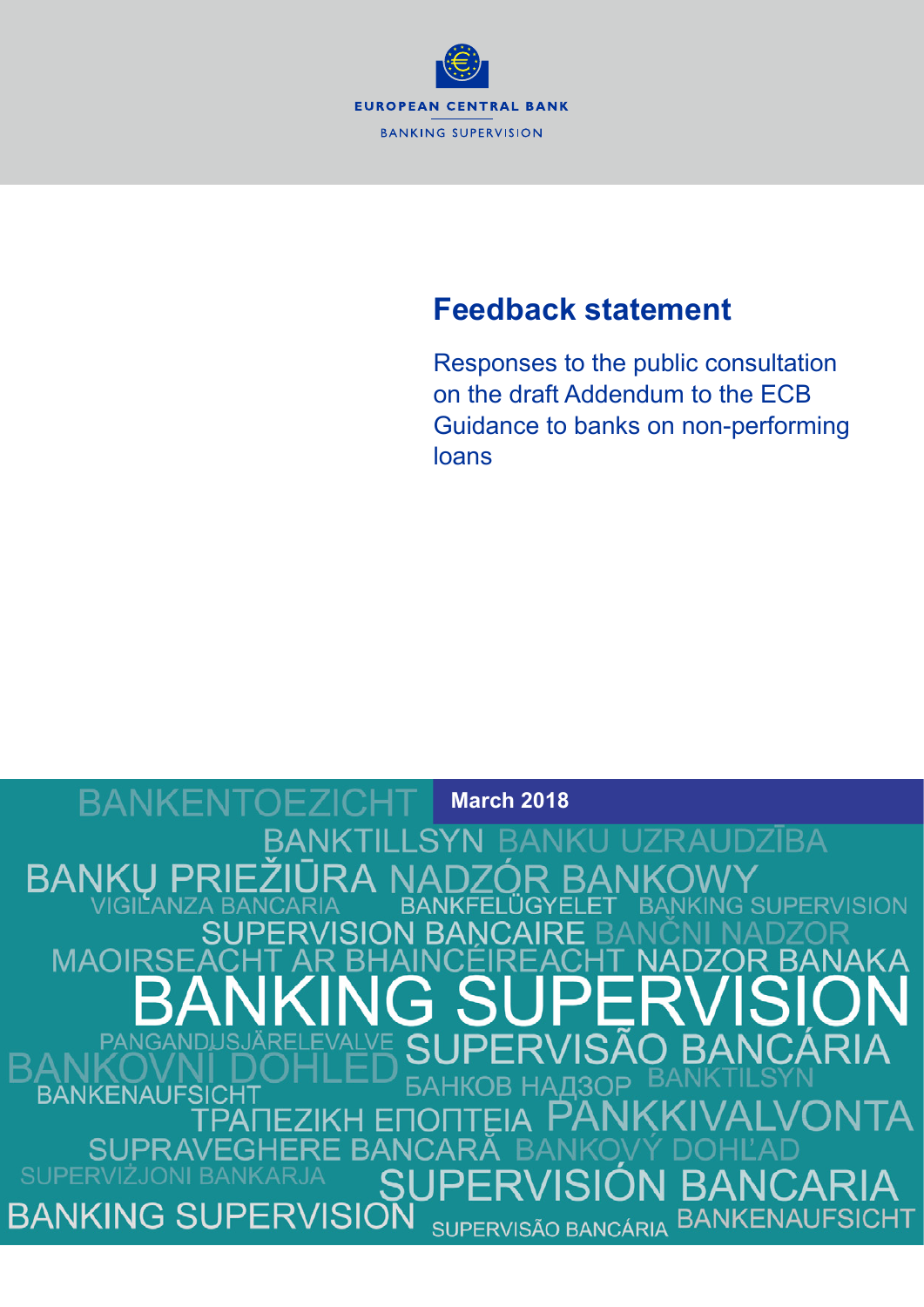## **Contents**

This document is divided into three parts:

| Introduction and overview of responses                                                                | $\mathbf 2$ |
|-------------------------------------------------------------------------------------------------------|-------------|
| <b>Explanation of the proposal and policy rationale</b>                                               | 4           |
| Comments and amendments to the draft Addendum to the ECB<br>Guidance to banks on non-performing loans | 5           |

This document is intended to give an overview of the comments received during the public consultation on the draft Addendum to the ECB Guidance to banks on nonperforming loans, and provide an assessment of those comments. It also explains the amendments made to the draft Addendum as a result of the public consultation.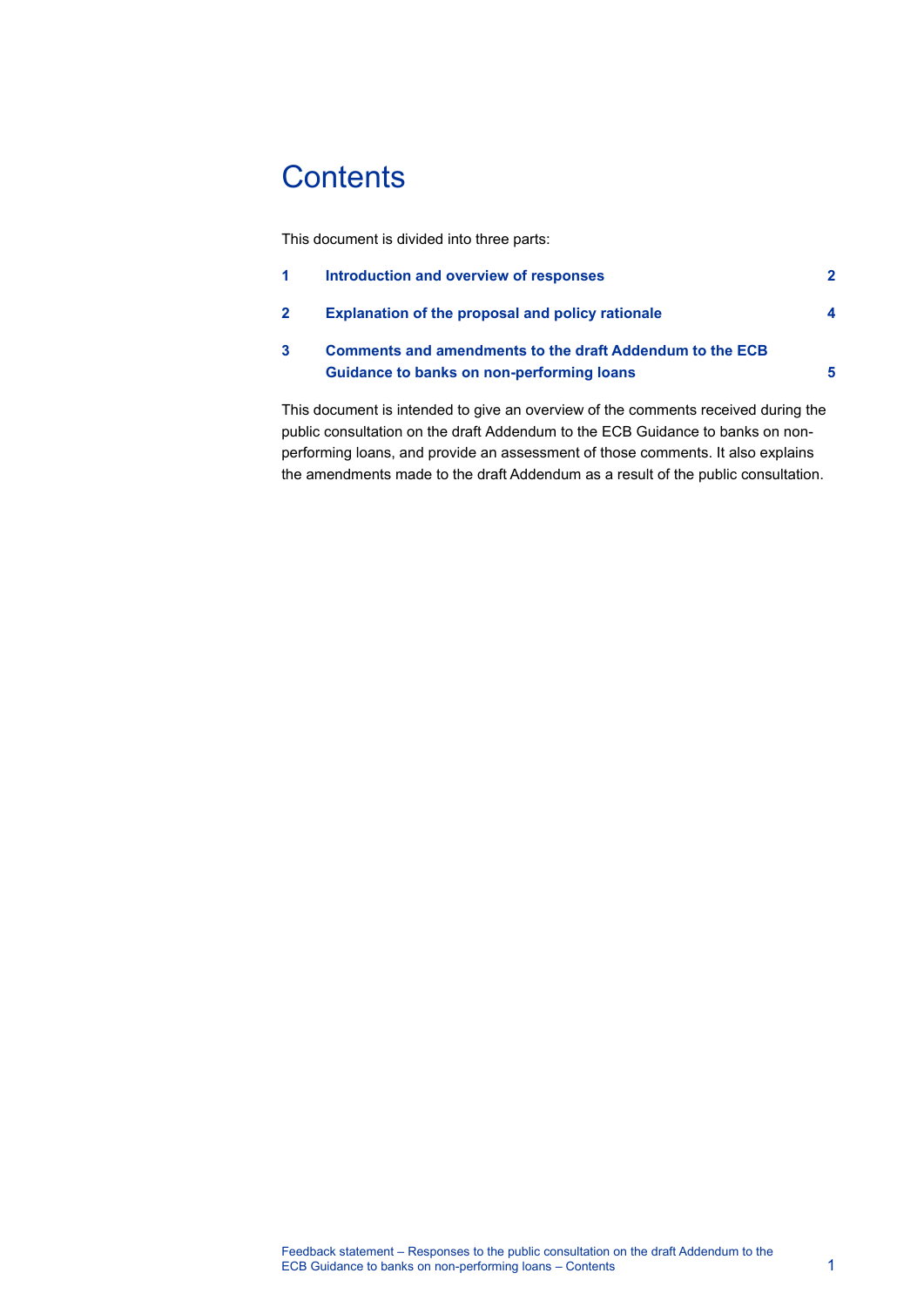#### <span id="page-2-0"></span>1 Introduction and overview of responses

#### 1.1 **Context**

On 4 October 2017 the European Central Bank launched a public consultation on the draft Addendum to the ECB Guidance to banks on non-performing loans ("the Addendum"). The public consultation ended on 8 December 2017. In addition to soliciting written comments, the ECB also gave industry participants and interested parties the opportunity to provide additional input at a public hearing with senior representatives of the ECB, held in Frankfurt on 30 November 2017. While the comments made during the public hearing are not reflected in the figure below, they have nonetheless been taken into account. Moreover, most (if not all) of the comments made at the public hearing were also reiterated via written submission. Accordingly, the ECB has given due consideration to all of the comments received during the consultation period.

#### 1.2 Structure of the feedback statement

This feedback statement presents an overall assessment of the comments received during the public consultation and aims to address the most relevant issues raised by those comments. Amendments to the draft Addendum have been made as a result of the comments received.

Part 3 of this document summarises the key comments received and the resulting drafting amendments to the Addendum. It does, however, only list the most relevant groups of comments and amendments. A tracked changes version of the Addendum is available, showing all amendments made.

#### 1.3 Statistics on the responses

In total, 35 responses were received involving almost 500 individual comments, mostly in English. A broad participation by the relevant stakeholders was observed. **[Figure](#page-3-0) 1** and **[Figure 2](#page-3-1)** show the breakdown of the responses to the public consultation by country of origin and category of respondent.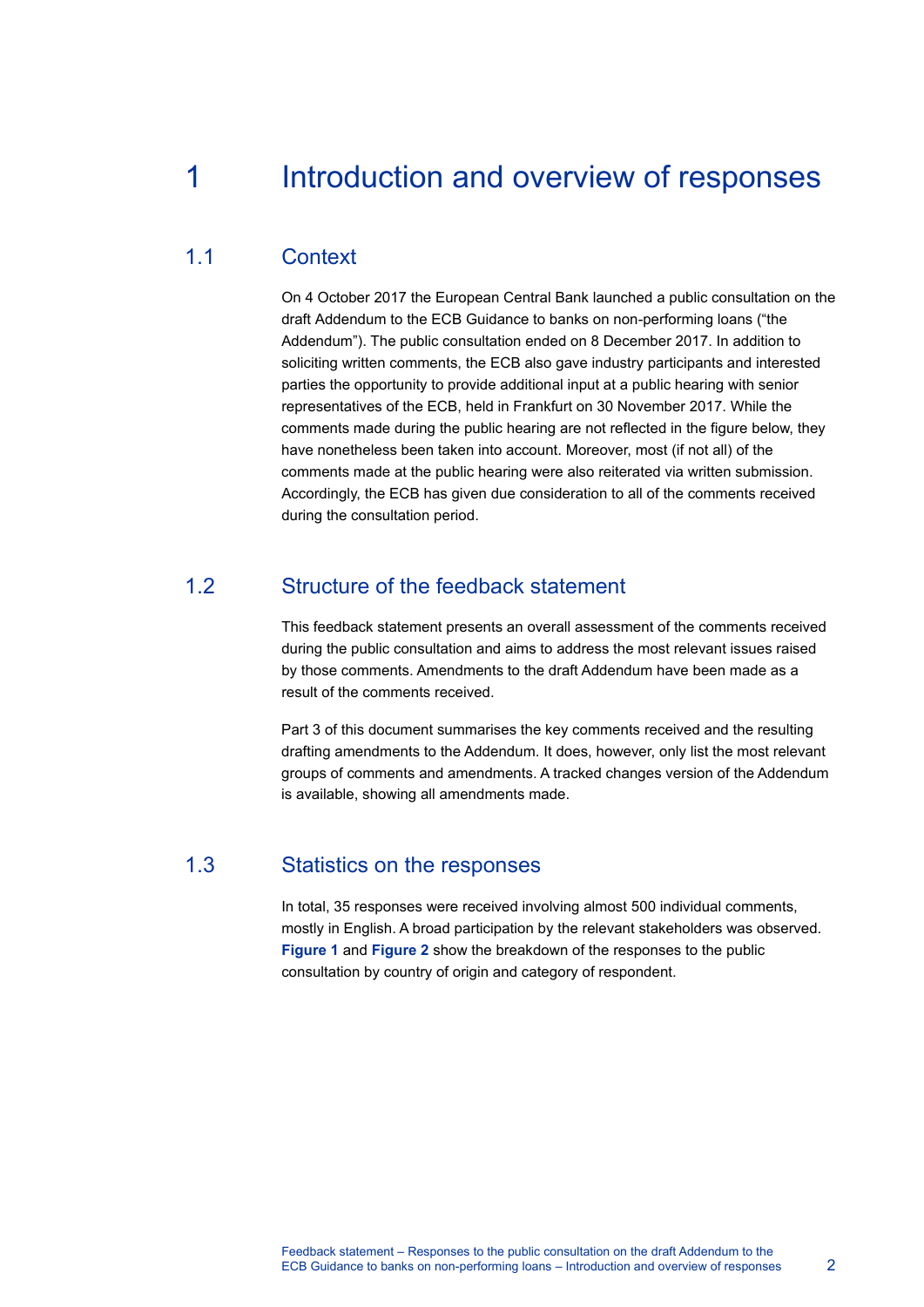### <span id="page-3-0"></span>**Figure 1**

Responses by country of origin



### <span id="page-3-1"></span>**Figure 2**  Responses by category



### 1.4 Adoption of the Addendum

A complete draft proposal for the adoption of the draft Addendum was submitted by the Supervisory Board to the Governing Council of the ECB on 23 February 2018. The ECB Addendum, as adopted by the Governing Council of the ECB on 2 March 2018, was published on the ECB's banking supervision website together with this feedback statement on 15 March 2018.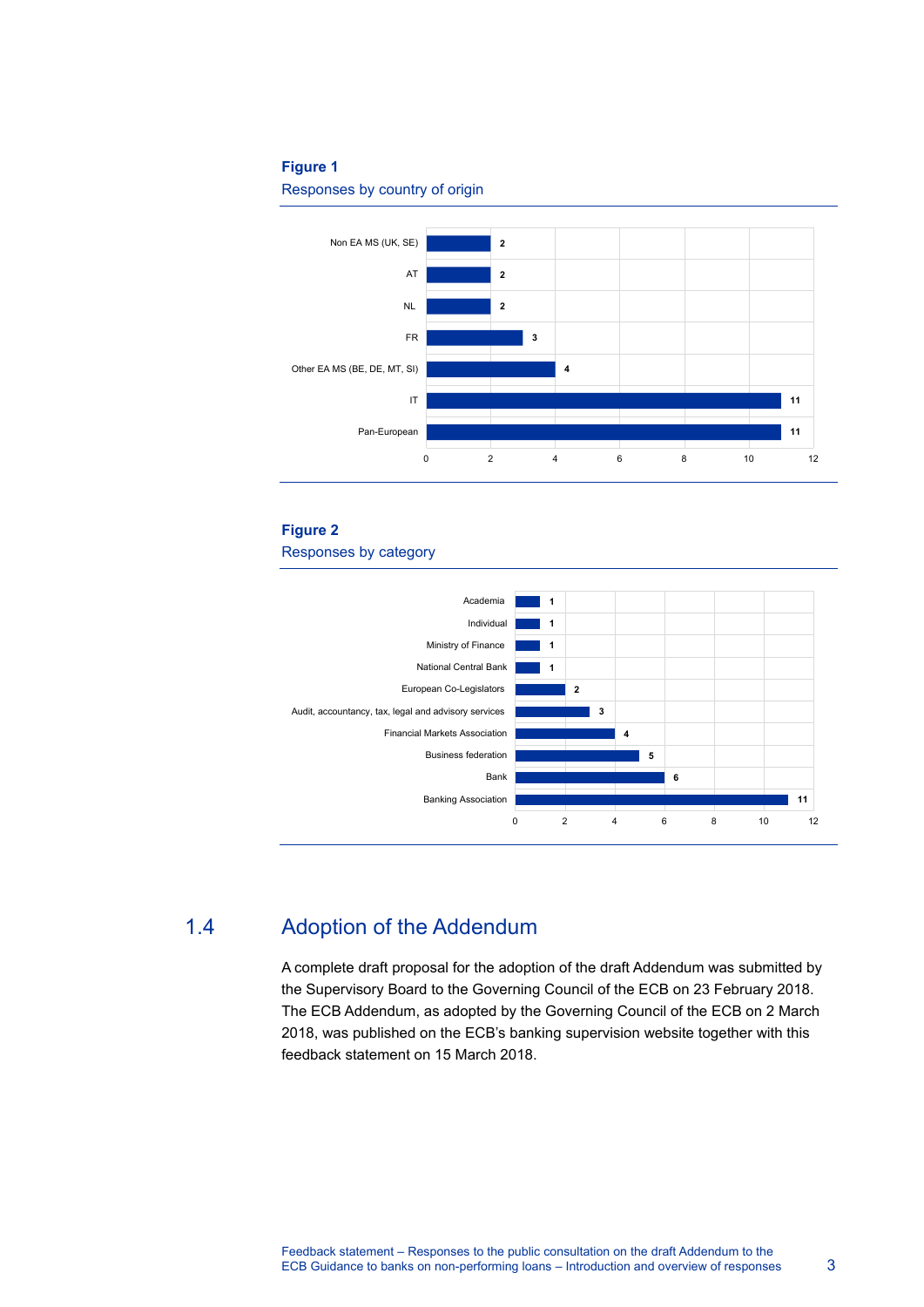# <span id="page-4-0"></span>2 Explanation of the proposal and policy rationale

High levels of non-performing loans (NPLs) pose a risk to the banking system, as NPLs curb profits and limit the capacity of banks to lend to the economy. Given the relevance of this risk for many banks under ECB supervision, addressing this vulnerability has been a key priority since the Single Supervisory Mechanism was established.

In order to address this vulnerability, a high-level group has been established within the SSM consisting of representatives of the national competent authorities and the ECB, with the European Banking Authority (EBA) acting as observer. The group has been tasked with establishing a consistent and effective supervisory approach to the problem, building on European and international best practices to reduce the level of NPLs on banks' balance sheets.

As a result of this joint initiative, in March 2017 (after a successful public consultation process) the ECB published its Guidance to banks on non-performing loans ("NPL Guidance") setting out its expectations as to how banks should manage their NPLs in the context of existing regulations, directives and guidelines. In June 2017 the ECB published an extensive stocktake of national practices related to NPLs across the 19 Member States participating in the banking union, which identified the need for further joint actions by all relevant stakeholders to address existing and future NPL issues.

In October 2017 the ECB launched a public consultation on the draft Addendum, which specifies the ECB's supervisory expectations when assessing a bank's levels of prudential provisions for non-performing exposures (NPEs)<sup>[1](#page-4-1)</sup>. The importance of timely provisioning and write-off practices related to non-performing loans<sup>[2](#page-4-2)</sup> was already stressed in the NPL Guidance, which already announced that "as a next step [...] the ECB plans to place a stronger focus on enhancing the timeliness of provisions and write-offs" <sup>[3](#page-4-3)</sup>. The ECB will in this context assess, among other things, the length of time an exposure has been classified as non-performing (i.e. its "vintage") as well as the collateral held (if any). The ECB's supervisory expectations set out what the ECB considers to be a prudent treatment of NPEs irrespective of their accounting treatment. The aim is to avoid an excessive build-up of non-covered aged NPEs on banks' balance sheets in the future, which would warrant supervisory measures.

<sup>1</sup> As in the NPL Guidance, "NPL" and "NPE" are used interchangeably within this Addendum.

<span id="page-4-3"></span><span id="page-4-2"></span><span id="page-4-1"></span><sup>2</sup> See Section 6.6 of th[e NPL Guidance.](https://www.bankingsupervision.europa.eu/ecb/pub/pdf/guidance_on_npl.en.pdf)

<sup>3</sup> See Section 1.1 of th[e NPL Guidance.](https://www.bankingsupervision.europa.eu/ecb/pub/pdf/guidance_on_npl.en.pdf)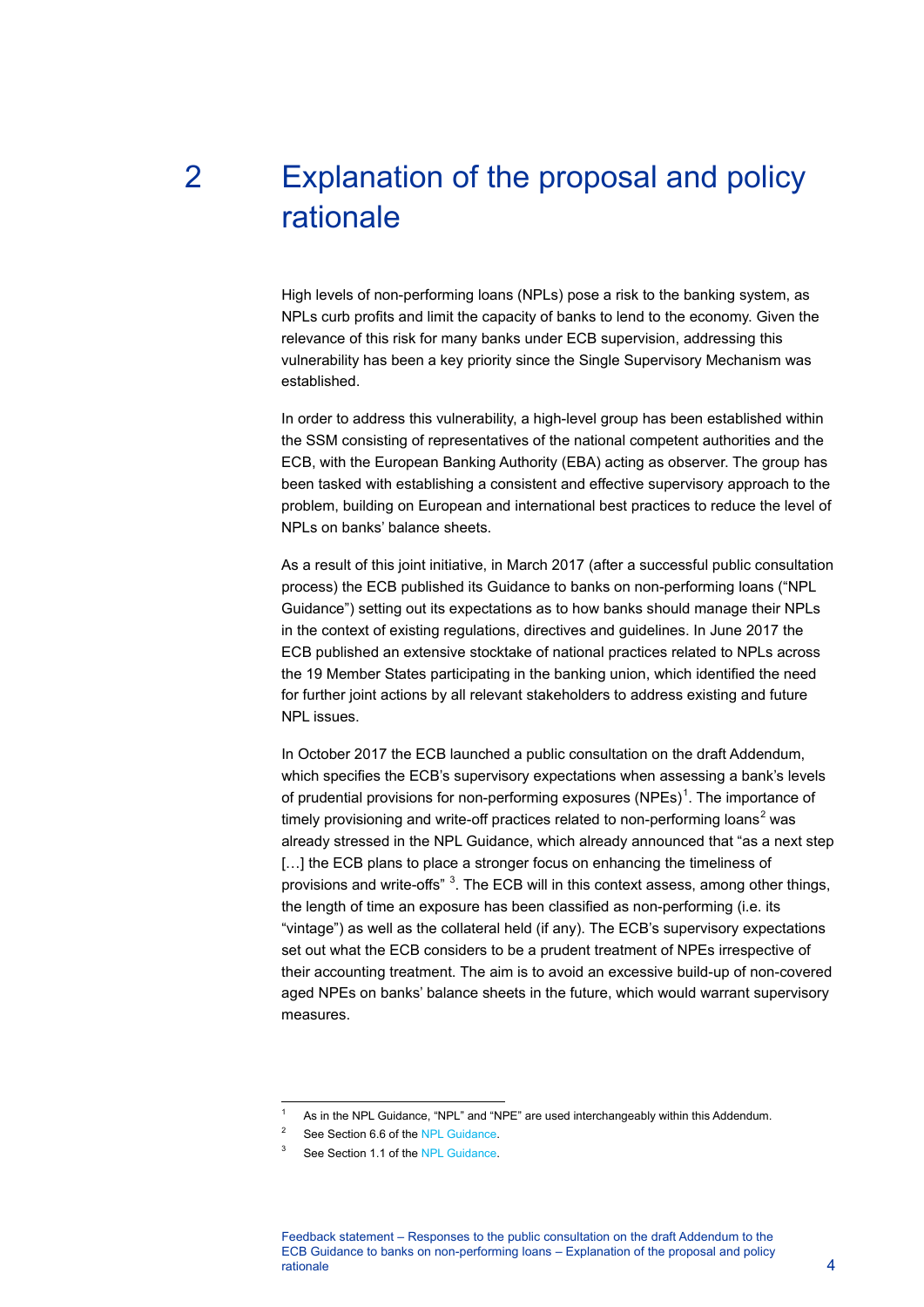# <span id="page-5-0"></span>3 Comments and amendments to the draft Addendum to the ECB Guidance to banks on non-performing loans

## 3.1 Application date and phase-in

| #              | <b>Topic</b>                           | <b>Details</b>                                                                                                                                                                                                             | <b>Response</b>                                                                                                                                                                                                                                                                                                                                                                                                                                                                                                                                                                                                  | Change     |
|----------------|----------------------------------------|----------------------------------------------------------------------------------------------------------------------------------------------------------------------------------------------------------------------------|------------------------------------------------------------------------------------------------------------------------------------------------------------------------------------------------------------------------------------------------------------------------------------------------------------------------------------------------------------------------------------------------------------------------------------------------------------------------------------------------------------------------------------------------------------------------------------------------------------------|------------|
|                | Date of application<br>of the Addendum | Comment(s) expressed<br>concern about the<br>proposed date of<br>application of the draft<br>Addendum and proposed<br>that the supervisory<br>expectations in the<br>Addendum be considered<br>by the ECB at a later date. | The Addendum outlines supervisory expectations on timely<br>$\bullet$<br>prudential provisioning for NPLs.<br>In order to take a balanced approach and to avoid cliff<br>edge effects for banks, the ECB has decided that those<br>expectations will be considered for exposures that are<br>reclassified from performing to non-performing in line with<br>the EBA's definition after a given cut-off date in 2018 only.<br>In the final Addendum text, the initially specified cut-off date<br>of 1 January 2018 was replaced by 1 April 2018, also<br>considering the publication date of the final Addendum. | <b>Yes</b> |
| $\overline{2}$ | Phase-in<br>arrangements               | Comment(s) suggested<br>considering phase-in<br>arrangements for the<br>supervisory expectations<br>outlined in the Addendum.                                                                                              | The supervisory expectations outlined in the Addendum<br>٠<br>focus on new NPLs. This scope results in a natural phase-<br>in, especially taking into account the significantly reduced<br>NPL inflows recently experienced across the euro area.                                                                                                                                                                                                                                                                                                                                                                | <b>No</b>  |

## 3.2 Scope

|                | #<br><b>Topic</b>                                                                                    | <b>Details</b>                                                                                                                                                                                                                                                                                                                                                                | <b>Response</b>                                                                                                                                                                                                                                                                                                                                                                                                                                                                                                                                                                                                                                                                                                                                                                                                                                                                                                                                                                                                                                                                                                                                                                                                                                                                              | Change     |
|----------------|------------------------------------------------------------------------------------------------------|-------------------------------------------------------------------------------------------------------------------------------------------------------------------------------------------------------------------------------------------------------------------------------------------------------------------------------------------------------------------------------|----------------------------------------------------------------------------------------------------------------------------------------------------------------------------------------------------------------------------------------------------------------------------------------------------------------------------------------------------------------------------------------------------------------------------------------------------------------------------------------------------------------------------------------------------------------------------------------------------------------------------------------------------------------------------------------------------------------------------------------------------------------------------------------------------------------------------------------------------------------------------------------------------------------------------------------------------------------------------------------------------------------------------------------------------------------------------------------------------------------------------------------------------------------------------------------------------------------------------------------------------------------------------------------------|------------|
| 1              | Treatment of<br>legacy NPLs                                                                          | Comment(s) requested<br>clarity regarding the use of<br>the supervisory<br>expectations outlined in<br>the Addendum for legacy<br>NPL <sub>s</sub> .                                                                                                                                                                                                                          | Following the public consultation process and an extended<br>$\bullet$<br>internal assessment on the potential consideration of<br>supervisory expectations set out in the Addendum for<br>legacy NPLs, the ECB will continue to engage with banks<br>with high levels of NPLs through their respective JSTs. This<br>work focuses on the banks' strategies and progress in the<br>context of their own internal targets. In addition, the ECB<br>will continue to prioritise work on addressing NPLs and will<br>continue its consideration of further policies to address the<br>existing stock of NPLs.                                                                                                                                                                                                                                                                                                                                                                                                                                                                                                                                                                                                                                                                                   | <b>No</b>  |
| $\overline{2}$ | <b>Treatment of NPLs</b><br>defined as unlikely<br>to pay (UTP), going<br>concern or in<br>probation | Comment(s) suggested<br>that the ECB should not<br>consider supervisory<br>expectations for the<br>following exposures: (a)<br>"unlikely to pay" according<br>to the EBA definition, (b)<br>not defaulted/ going<br>concern/ not in legal<br>proceedings, (c) in<br>probation where viable<br>forbearance measures are<br>in place, and (d) triggered<br>by a pulling effect. | The Addendum contains supervisory expectations for all<br>$\bullet$<br>new NPEs classified as such in line with the EBA definition<br>after 1 April 2018 (regardless of the trigger, i.e. past due or<br>UTP). Thus, the supervisory expectations will be<br>considered for any sub-portfolios of NPEs. However, in the<br>context of the supervisory dialogue, banks will be able to<br>outline reasons for any differences between the<br>supervisory expectations and their actual prudential<br>coverage on a case-by-case basis.<br>In the context of the situations outlined under (a) to (c), if<br>there have been evidenced regular repayments of a<br>significant portion of the initial contractual payments, the<br>supervisory expectation might be changed.<br>Regarding (c), given the time lag in the Supervisory Review<br>٠<br>and Evaluation Process (SREP), banks should in many<br>cases be able to show that debtors have indeed<br>successfully passed the probation period by the time the<br>SREP decision is issued.<br>Regarding (d), the Addendum already provides for this<br>٠<br>example.<br>The final text was rephrased by adding "if the payments<br>٠<br>enable the exposure to be cured irrespectively of whether it<br>is past due or unlikely to pay". | <b>Yes</b> |
| 3              | Treatment of<br>certain other sub-                                                                   | Comment(s) suggested<br>that the ECB should not                                                                                                                                                                                                                                                                                                                               | Regarding (a) to (i), the Addendum contains supervisory<br>$\bullet$<br>expectations for all new NPEs classified as such in line                                                                                                                                                                                                                                                                                                                                                                                                                                                                                                                                                                                                                                                                                                                                                                                                                                                                                                                                                                                                                                                                                                                                                             | <b>Yes</b> |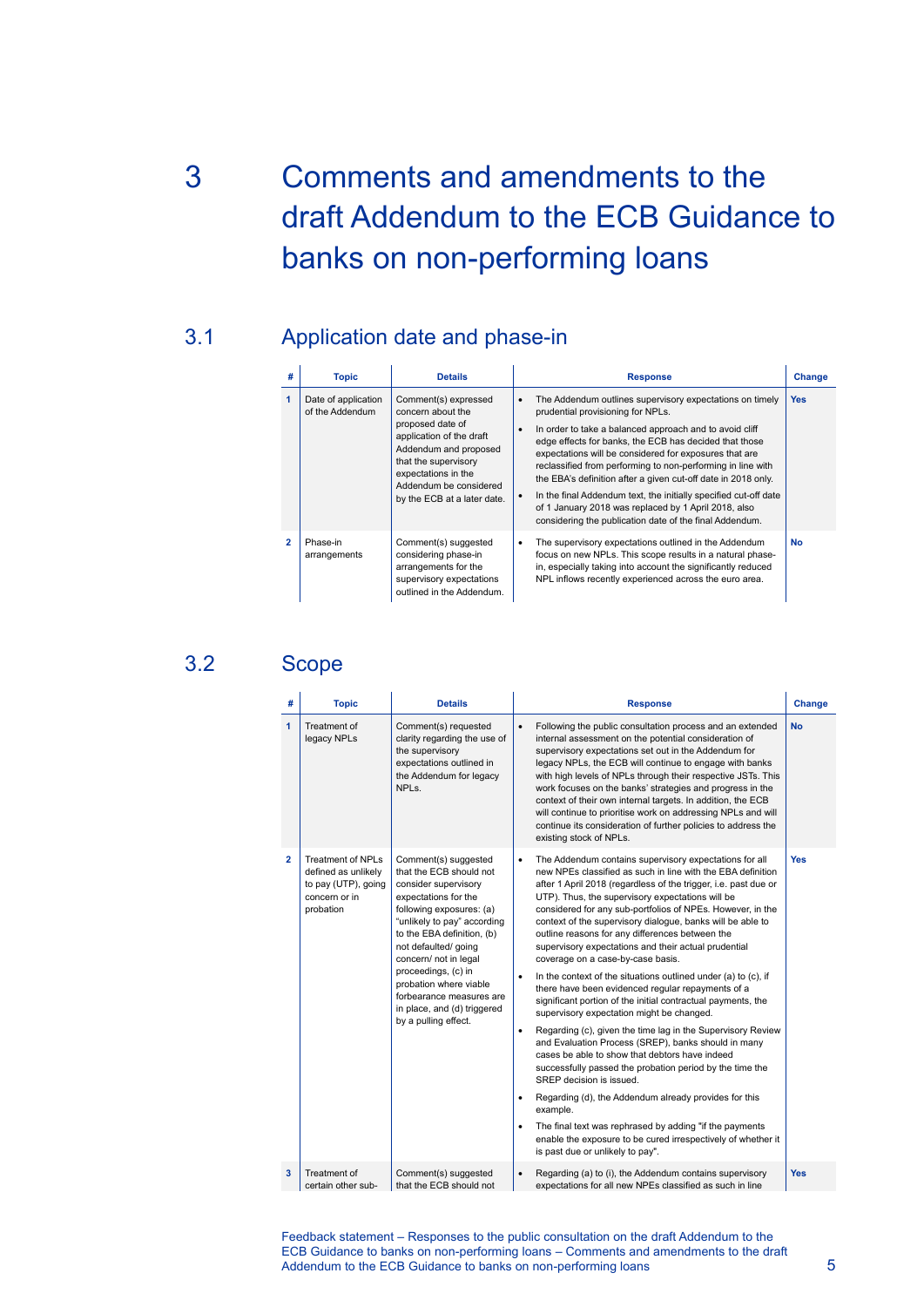|   | portfolios of NPLs                          | consider supervisory<br>expectations for certain<br>other sub-portfolios of<br>NPLs such as: (a) new<br>NPLs resulting from legacy<br>exposures, (b) factoring/<br>leasing NPLs, (c) public<br>NPLs, (d) retail NPLs, (e)<br>purchased NPLs, (f) off-<br>balance-sheet NPLs, (q)<br>NPLs in international<br>subsidiaries, (h) NPLs in<br>low NPL banks, and (i)<br>NPLs in IRB banks. | $\bullet$<br>$\bullet$<br>$\bullet$<br>$\bullet$<br>$\bullet$ | with the EBA definition after 1 April 2018. Thus, the<br>supervisory expectations set out in the Addendum will be<br>considered for any sub-portfolios of NPEs. However, in the<br>context of the supervisory dialogue, banks will be able to<br>outline reasons for any differences between the<br>supervisory expectations and their actual prudential<br>coverage on a case-by-case basis.<br>Regarding (e), banks with the financial and operational<br>means to acquire sizeable NPL portfolios would conduct<br>sound due diligence processes ahead of such transactions.<br>Evidence that the documented assumptions made during<br>the due diligence process are materialising will be taken<br>into account by supervisors. In this context, it should also<br>be noted that at this stage there are no significant<br>institutions with a sole focus on NPL purchasing and<br>workout. Furthermore, some questions have been raised<br>about the "vintage count" for purchased NPLs. As a general<br>rule and subject to case-by-case assessment, a purchase<br>of NPLs should not reset the initial vintage count of those<br>exposures.<br>Regarding (f), the EBA definition includes off-balance-sheet<br>exposures. However, as the ECB Supervisory Statistics<br>show, those are not very relevant for significant institutions<br>on the whole.<br>Regarding (g), the supervisory expectations set out in the<br>Addendum will also be considered for non-performing<br>loans in international subsidiaries of significant institutions<br>in line with the NPL Guidance.<br>Regarding (h), as outlined in the draft Addendum, the<br>Addendum supplements the NPL Guidance, and more<br>specifically Chapter 6 of that document, the supervisory<br>expectations of which are considered for all significant<br>institutions. Therefore, this Addendum uses the same<br>scope.<br>The draft Addendum text already specified the full<br>alignment with the EBA NPE definition. In the final<br>Addendum text, further explanations regarding points (e),<br>(f) and (g) were added. |
|---|---------------------------------------------|----------------------------------------------------------------------------------------------------------------------------------------------------------------------------------------------------------------------------------------------------------------------------------------------------------------------------------------------------------------------------------------|---------------------------------------------------------------|------------------------------------------------------------------------------------------------------------------------------------------------------------------------------------------------------------------------------------------------------------------------------------------------------------------------------------------------------------------------------------------------------------------------------------------------------------------------------------------------------------------------------------------------------------------------------------------------------------------------------------------------------------------------------------------------------------------------------------------------------------------------------------------------------------------------------------------------------------------------------------------------------------------------------------------------------------------------------------------------------------------------------------------------------------------------------------------------------------------------------------------------------------------------------------------------------------------------------------------------------------------------------------------------------------------------------------------------------------------------------------------------------------------------------------------------------------------------------------------------------------------------------------------------------------------------------------------------------------------------------------------------------------------------------------------------------------------------------------------------------------------------------------------------------------------------------------------------------------------------------------------------------------------------------------------------------------------------------------------------------------------------------------------------------------------------------------------------------|
| 4 | Level of application<br>of the expectations | Comment(s) requested<br>clarity regarding the level<br>of application of the<br>supervisory expectations<br>related to reporting<br>granularity, e.g. on<br>exposure, portfolio, legal<br>entity or consolidated level.                                                                                                                                                                | $\bullet$<br>$\bullet$<br>۰                                   | The general relevance of the Addendum is to be assessed<br>on exposure level (i.e. the date of the last NPE<br>classification and respective NPE vintage).<br>The starting point of the supervisory dialogue will be an<br>assessment performed at the applicable consolidation level<br>(solo, sub-consolidated or consolidated in line with the<br>SREP approach). This could be followed by further<br>supervisory analysis on a more granular level if need be<br>(e.g. portfolio or debtor level).<br>In the final Addendum text, the above has been clarified. In<br>practical terms, the starting point of the supervisory<br>dialogue will be an overview of NPE coverage by vintage<br>bucket and degree of collateralisation (secured/unsecured)<br>at the applicable consolidation level.                                                                                                                                                                                                                                                                                                                                                                                                                                                                                                                                                                                                                                                                                                                                                                                                                                                                                                                                                                                                                                                                                                                                                                                                                                                                                                 |

## 3.3 Functioning of the quantitative expectations

| #              | <b>Topic</b>                                                     | <b>Details</b>                                                                                                                                                                                                                                                     | <b>Response</b>                                                                                                                                                                                                                                                                                                                                                                                                                                                                                            | Change     |
|----------------|------------------------------------------------------------------|--------------------------------------------------------------------------------------------------------------------------------------------------------------------------------------------------------------------------------------------------------------------|------------------------------------------------------------------------------------------------------------------------------------------------------------------------------------------------------------------------------------------------------------------------------------------------------------------------------------------------------------------------------------------------------------------------------------------------------------------------------------------------------------|------------|
| 1              | Vintage count                                                    | Comments(s) raised<br>questions on how the<br>vintage count works.                                                                                                                                                                                                 | The vintage count starts from the classification of an<br>exposure as non-performing in accordance with the EBA<br>definition. This ensures a fully consistent approach across<br>different jurisdictions.<br>If the position is no longer non-performing in accordance<br>with the EBA definition, the supervisory expectations<br>established in the Addendum are not taken into account.<br>A sale of NPLs does not alter the vintage count.                                                            | <b>No</b>  |
| $\overline{2}$ | Collateral<br>definitions and<br>changes in<br>collateral values | Comment(s) suggested<br>that the ECB should (a)<br>review the currently strict<br>definition of collateral in<br>the Addendum, (b) ensure<br>a level playing field across<br>IRB and SA banks in this<br>context, and (c) clarify the<br>functioning of changes in | Regarding (a), the definition of collateral contained in the<br>Addendum is based on the current regulatory framework. In<br>this context, certain types of instruments, such as personal<br>quarantees or factoring-related instruments, are therefore<br>currently not included. However, as stated above, in the<br>context of the supervisory dialogue, banks will be able to<br>outline reasons for any differences between the supervisory<br>expectations and their actual prudential coverage on a | <b>Yes</b> |

Feedback statement – Responses to the public consultation on the draft Addendum to the ECB Guidance to banks on non-performing loans – Comments and amendments to the draft Addendum to the ECB Guidance to banks on non-performing loans 6

**Yes**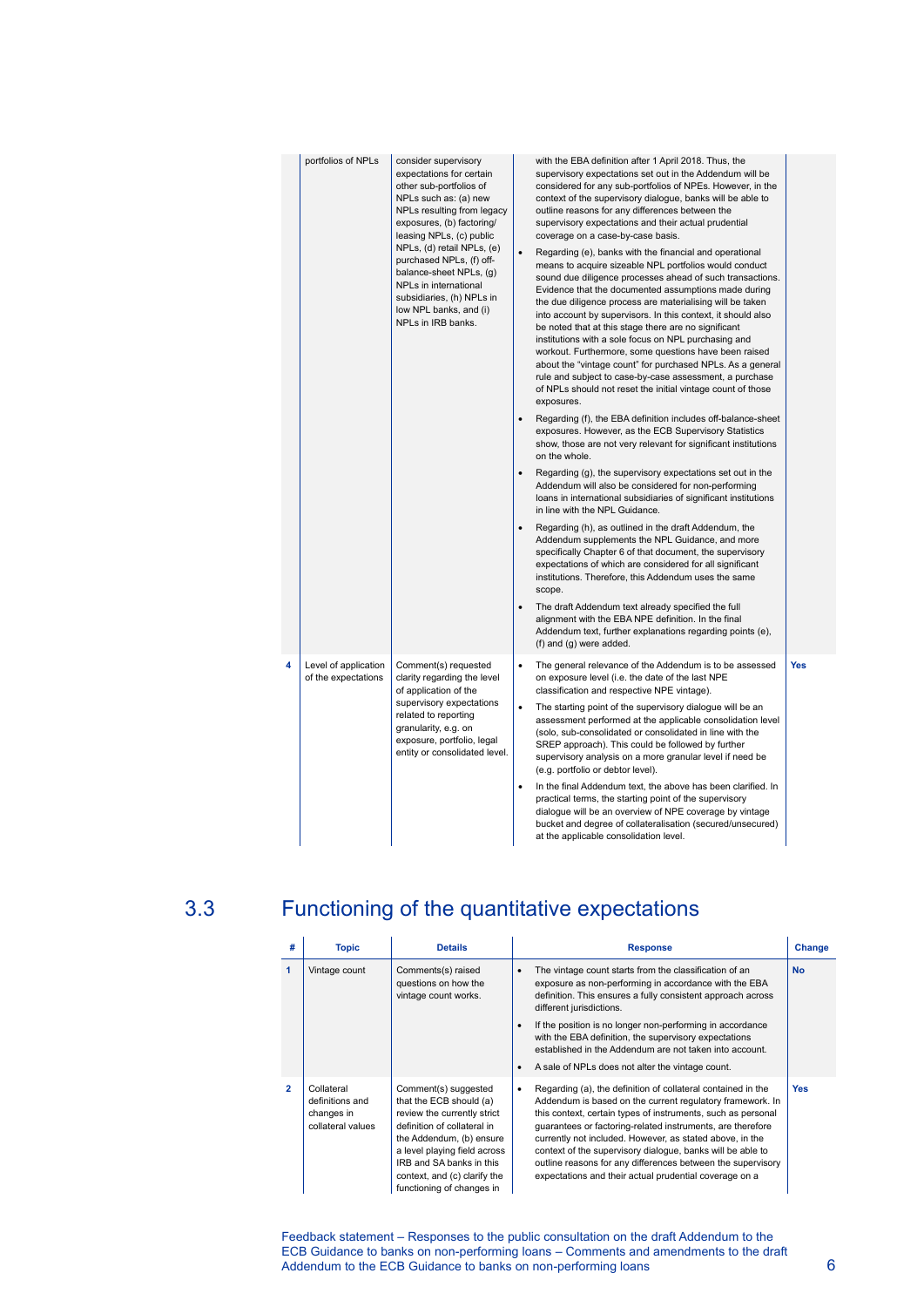|   |                                                                | the collateral situation.                                                                                                                                                     | case-by-case basis.<br>$\bullet$<br>of banks using the standardised approach (SA) and banks<br>to eligible collateral. A more explicit clarification in this<br>regard has been added in the final Addendum text.<br>(see the related section on definitions in the Addendum)<br>obtained by the bank after the NPE classification will be<br>considered for the purpose of the supervisory expectations<br>in the Addendum. Thus, in such a situation the split<br>between the secured and unsecured parts of the exposure<br>would alter (with the vintage count remaining the same).<br>Furthermore, as banks are encouraged to perform annual<br>revaluations of the collateral backing NPLs (in line with the<br>NPL Guidance), resulting changes in the split between the<br>secured and unsecured balance should be accounted for<br>accordingly. | Regarding (b), the Addendum assumes an equal treatment<br>using the internal ratings based (IRB) approach with regard<br>Regarding (c), the ECB confirms that any relevant collateral |            |
|---|----------------------------------------------------------------|-------------------------------------------------------------------------------------------------------------------------------------------------------------------------------|----------------------------------------------------------------------------------------------------------------------------------------------------------------------------------------------------------------------------------------------------------------------------------------------------------------------------------------------------------------------------------------------------------------------------------------------------------------------------------------------------------------------------------------------------------------------------------------------------------------------------------------------------------------------------------------------------------------------------------------------------------------------------------------------------------------------------------------------------------|---------------------------------------------------------------------------------------------------------------------------------------------------------------------------------------|------------|
| 3 | Disregarding<br>collateral after<br>seven years                | Comment(s) raised<br>concerns around excluding<br>all value from collateral<br>held after seven years in<br>NPE status and the<br>resulting inconsistency<br>with accounting. | As part of the prudential framework, a bank needs to be<br>able to realise its security in a "timely manner". If collateral<br>has not been realised after a period of several years from<br>the date when the underlying exposure was classified as<br>ineffective and as such, the exposure is expected to be<br>treated as unsecured from a prudential perspective in the<br>context of the Addendum. Therefore, the Addendum does<br>not question the value of collateral after seven years, but<br>rather questions its recoverability.                                                                                                                                                                                                                                                                                                             | non-performing, the collateral would in principle be deemed                                                                                                                           | <b>No</b>  |
| 4 | Linear path for<br>secured parts of<br><b>NPLs</b>             | Comment(s) queried the<br>supervisory expectation of<br>a linear path and the<br>potential implications of<br>such an approach.                                               | First, a linear path is not expected to be applied for the<br>$\bullet$<br>unsecured parts of NPLs.<br>an assumption of collateral enforcement is not always<br>appropriate in the first couple of years, when viable<br>In this context, in the final Addendum text, the linear path<br>$\bullet$<br>will not be considered during the first two years as follows:<br>NPE vintage - secured part<br>3 years                                                                                                                                                                                                                                                                                                                                                                                                                                             | For the secured parts of NPLs, the ECB acknowledges that<br>forbearance solutions are implementable and more efficient.<br>Supervisory expectation<br>40%                             | <b>Yes</b> |
|   |                                                                |                                                                                                                                                                               | 4 years<br>5 years<br>6 years<br>7 years<br>framework, the frequency of determining and reviewing<br>supervisory expectations (and the linear path) is expected<br>to be annual.                                                                                                                                                                                                                                                                                                                                                                                                                                                                                                                                                                                                                                                                         | 55%<br>70%<br>85%<br>100%<br>In the context of the above and in alignment with the SREP                                                                                               |            |
| 5 | Inputs used to<br>determine the<br>supervisory<br>expectations | Comment(s) queried the<br>way the supervisory<br>expectations in the<br>Addendum were<br>calibrated, specifically the<br>2 years/100% and 7<br>years/100% parameters.         | A range of inputs were used to determine the final<br>$\bullet$<br>calibration of the supervisory expectations set out in the<br>Addendum. These included supervisory judgement,<br>international practices regarding provisioning and write-off<br>the EU, including recent related improvements.<br>ECB Banking Supervision considers that the calibration of<br>$\bullet$<br>in the future.                                                                                                                                                                                                                                                                                                                                                                                                                                                           | requirements, and the speed of resolution processes across<br>the supervisory expectations provides a balanced approach<br>which aims to encourage timely NPL provisioning practices  | <b>No</b>  |
| 5 | Shortfall<br>calculation                                       | Comment(s) suggested<br>extending the current<br>definition of "supply" to<br>include shortfall from<br>performing assets.                                                    | The Addendum states that only the shortfall for defaulted<br>$\bullet$<br>assets will be considered as "supply". It is not considered<br>appropriate to extend this definition.                                                                                                                                                                                                                                                                                                                                                                                                                                                                                                                                                                                                                                                                          |                                                                                                                                                                                       | No         |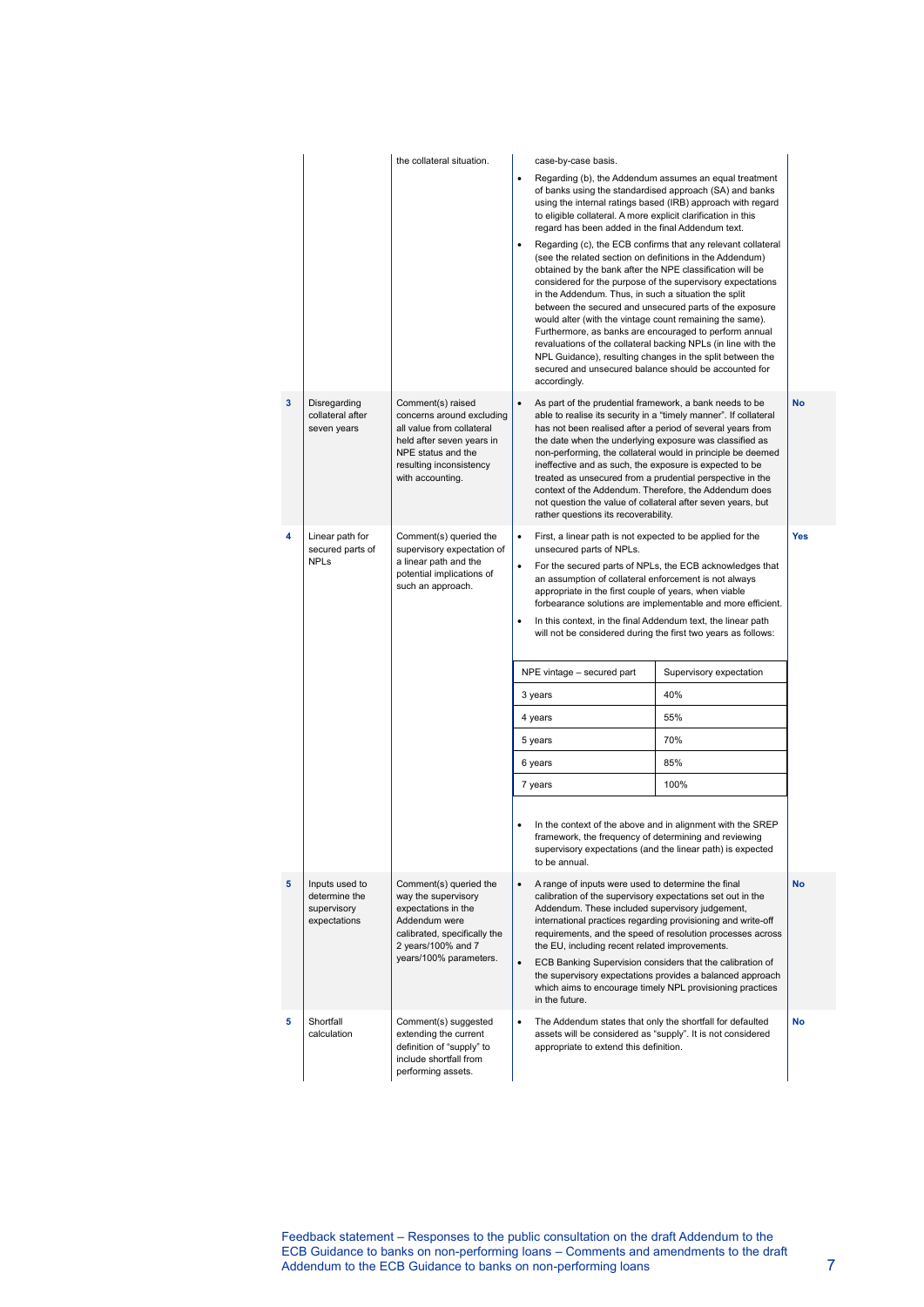| 6              | Disclosure and<br>reporting<br>references | Comment(s) raised<br>concerns over the<br>potential market impact of<br>the disclosure<br>recommendations included<br>in the Addendum and<br>requested that any related<br>reporting templates be<br>shared with significant<br>institutions well in<br>advance. | $\bullet$<br>$\bullet$ | Regarding the disclosure recommendations, it should be<br>noted that these are fully consistent with the<br>recommendations contained in Annex 7 of the NPL<br>Guidance. These are based on the fact that a public<br>disclosure of NPE coverage by vintage is an important tool<br>for banks to convey their credit risk profiles<br>comprehensively to market participants.<br>Regarding the supervisory reporting referred to, this will be<br>integrated into the annual SREP and banks will be notified<br>well in advance. Given the nature of the Addendum's<br>content and the 2018 cut-off date, the first SREP formally<br>integrating the Addendum's content will be the one for the<br>year-end 2020 reference date, i.e. the 2021 SREP. | <b>Yes</b> |
|----------------|-------------------------------------------|------------------------------------------------------------------------------------------------------------------------------------------------------------------------------------------------------------------------------------------------------------------|------------------------|------------------------------------------------------------------------------------------------------------------------------------------------------------------------------------------------------------------------------------------------------------------------------------------------------------------------------------------------------------------------------------------------------------------------------------------------------------------------------------------------------------------------------------------------------------------------------------------------------------------------------------------------------------------------------------------------------------------------------------------------------|------------|
| $\overline{7}$ | Tax treatment                             | Comment(s) suggested<br>introducing a corrective<br>mechanism to replicate a<br>CET1 deduction net of<br>fiscal effects.                                                                                                                                         | $\bullet$              | The ECB has no mandate in the area of taxation. Since it<br>aims to ensure the safety and soundness of credit<br>institutions and the stability of the financial system, the ECB<br>is concerned about risks stemming from NPLs. As the<br>Addendum sets out supervisory expectations and does not<br>intend to interfere with accounting, any CET1 deduction on<br>the banks' own initiative is made on a gross-of-tax basis.                                                                                                                                                                                                                                                                                                                       | <b>No</b>  |
| 8              | Securitisation                            | Comment(s) asked for an<br>explanation of the<br>interaction between the<br>approach adopted for<br>prudential provisioning and<br>the securitisation<br>proposals regarding<br>significant risk transfer for<br>NPL transactions.                               | $\bullet$              | Supervisory expectations regarding significant risk transfers<br>of NPLs are outlined in the NPL Guidance.                                                                                                                                                                                                                                                                                                                                                                                                                                                                                                                                                                                                                                           | <b>No</b>  |

## 3.4 Supervisory implementation

| #              | <b>Topic</b>                                             | <b>Details</b>                                                                                                                                                                      | <b>Response</b>                                                                                                                                                                                                                                                                                            | Change     |
|----------------|----------------------------------------------------------|-------------------------------------------------------------------------------------------------------------------------------------------------------------------------------------|------------------------------------------------------------------------------------------------------------------------------------------------------------------------------------------------------------------------------------------------------------------------------------------------------------|------------|
| 1              | Specification of<br>potential<br>supervisory<br>measures | Comment(s) suggested<br>that it would be useful to<br>specify potential<br>supervisory measures that<br>could be adopted when<br>banks do not meet the<br>supervisory expectations. | It should be noted that the supervisory expectations set out<br>$\bullet$<br>in the Addendum will be taken into account in the SREP.<br>Following a case-by-case assessment, potential<br>supervisory follow-up actions and measures will be<br>determined on an institution-specific basis.               | <b>No</b>  |
| $\overline{2}$ | Functioning of<br>supervisory<br>dialogue                | Comment(s) asked for<br>clarifications on how the<br>supervisory dialogue in the<br>context of the Addendum<br>will work in practice.                                               | It is important to note that the Addendum is not in itself a<br>Pillar 2 measure. The Addendum contains supervisory<br>expectations that will serve as part of the supervisory<br>dialogue.<br>Further clarifications on the supervisory assessment<br>process have been added to the final Addendum text. | <b>Yes</b> |
| 3              | List of acceptable<br>deviations/evidence                | Comment(s) suggested<br>that there should be a<br>more comprehensive list of<br>acceptable<br>exceptions/deviations.                                                                | Clarification was added that any portfolio-specific robust<br>$\bullet$<br>evidence could be used to inform the supervisory dialogue.                                                                                                                                                                      | <b>Yes</b> |

## 3.5 Impact consideration

| # | Topic                     | <b>Details</b>                                                                                                                                                                                                      | <b>Response</b>                                                                                                                                                                                                                                                                                                                                                                                                                                                                                                                                                                                                                                                                            | Change    |
|---|---------------------------|---------------------------------------------------------------------------------------------------------------------------------------------------------------------------------------------------------------------|--------------------------------------------------------------------------------------------------------------------------------------------------------------------------------------------------------------------------------------------------------------------------------------------------------------------------------------------------------------------------------------------------------------------------------------------------------------------------------------------------------------------------------------------------------------------------------------------------------------------------------------------------------------------------------------------|-----------|
|   | Microprudential<br>impact | Comment(s) suggested<br>that there should be an in-<br>depth impact analysis to<br>assess the impacts on<br>banks deriving from the<br>consideration of the<br>supervisory expectations<br>set out in the Addendum. | It is noted that the Addendum does not impose binding<br>obligations on credit institutions and is not intended to<br>produce legal effects on banks.<br>Bank-by-bank monitoring and assessment will be carried<br>out regularly by the JSTs in the context of the SREP.<br>Any supervisory measure to be adopted will always be<br>addressed to the individual bank concerned, taking into<br>account its specific circumstances. Therefore, it would be<br>difficult to model the impact ex ante. Moreover, since the<br>supervisory expectations will be considered for new inflows<br>of NPLs only, the impact will in any case materialise<br>gradually, giving banks time to adjust. | <b>No</b> |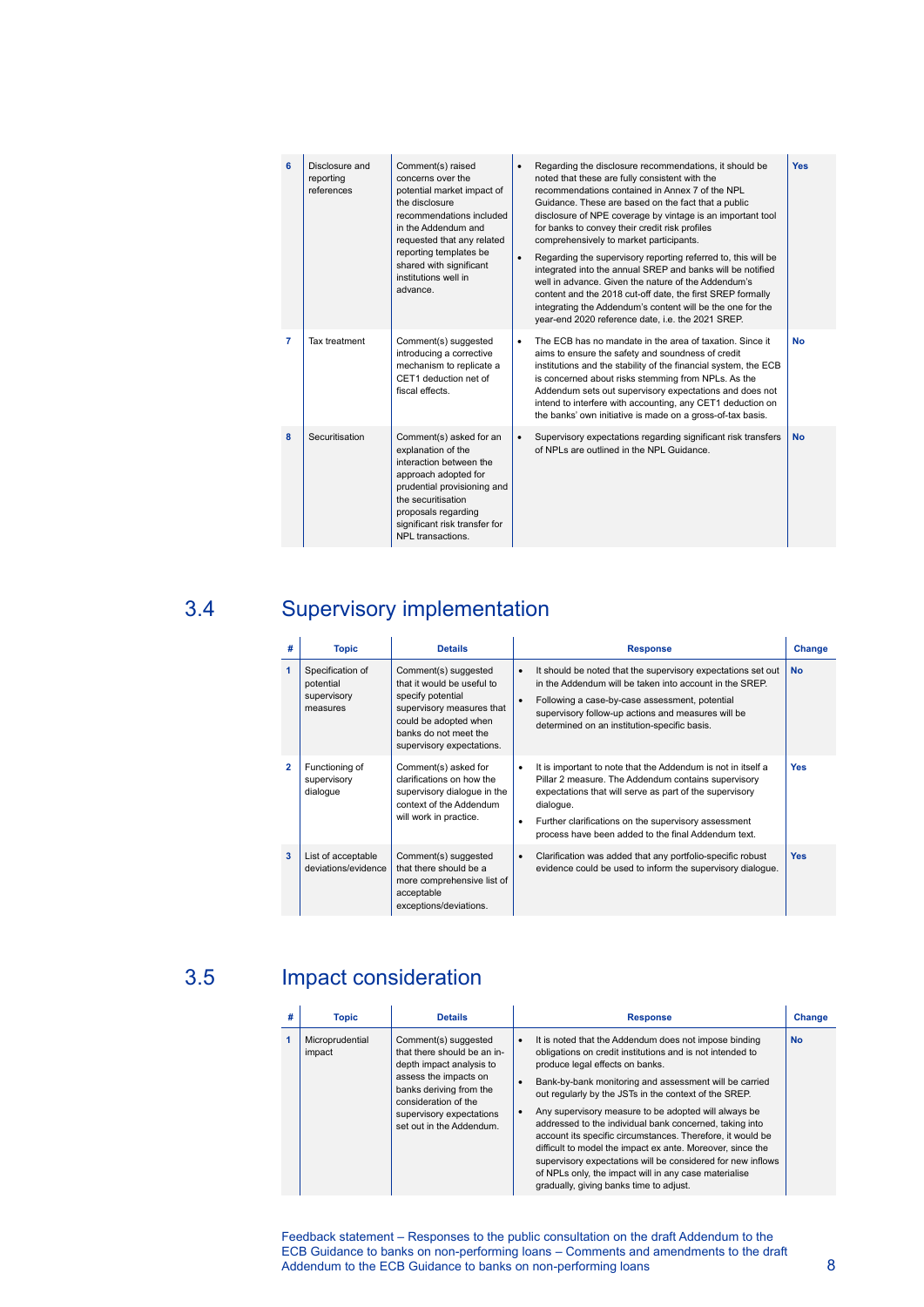|              |                                      |                                                                                                                                                                                                          |                        | The ECB considers that the resolution of NPLs is important<br>for bank viability. Furthermore, it considers that now is the<br>right time to encourage banks to prevent a future build-up<br>of NPLs without adequate provision coverage, also taking<br>advantage of the strong macroeconomic performance of<br>the euro area and a significantly reduced inflow of new<br>NPLs in the supervised significant institutions.                                                                                                                                                                                                                                     |           |
|--------------|--------------------------------------|----------------------------------------------------------------------------------------------------------------------------------------------------------------------------------------------------------|------------------------|------------------------------------------------------------------------------------------------------------------------------------------------------------------------------------------------------------------------------------------------------------------------------------------------------------------------------------------------------------------------------------------------------------------------------------------------------------------------------------------------------------------------------------------------------------------------------------------------------------------------------------------------------------------|-----------|
| $\mathbf{2}$ | Macroprudential<br>impact            | Comment(s) suggested<br>that the supervisory<br>expectations set out in the<br>Addendum could have<br>potential adverse<br>macroeconomic effects in<br>terms of credit growth and<br>lending activities. | $\bullet$<br>$\bullet$ | It is important to note that the Addendum does not impose<br>binding obligations on credit institutions and is not intended<br>to produce legal effects on banks.<br>A high number of NPLs affects capital and funding, puts<br>pressure on banks' profitability, and consequently inhibits<br>the supply of credit as also outlined in Section 2 of this<br>feedback statement. Against this background, the<br>supervisory expectations in the Addendum encourage<br>healthier bank balance sheets in the medium term and thus<br>enable banks to refocus on their core business by<br>increasing their lending capacity.                                      | <b>No</b> |
|              |                                      |                                                                                                                                                                                                          | $\bullet$              | Furthermore, in a "steady state" scenario, the potential<br>quantitative impact of the supervisory expectations<br>specified in the Addendum (while bearing in mind the bank-<br>specific assessments carried out by the JSTs) should at<br>most be interpreted as a shift in the timing of establishing<br>the risk cover rather than an additional need for<br>provisioning. For example, if a bank indeed recovers parts<br>or all of a secured exposure after seven years, this<br>recovery will offset the prudential provisions made.                                                                                                                      |           |
|              |                                      | Comment(s) raised<br>concerns about negative<br>economic effects resulting                                                                                                                               | $\bullet$              | It is noted that the Addendum does not impose binding<br>obligations on credit institutions and is not intended to<br>produce legal effects on banks.                                                                                                                                                                                                                                                                                                                                                                                                                                                                                                            | Yes       |
|              |                                      | from potentially created<br>moral hazard, on the side<br>of debtors (strategic<br>defaults) and of creditors<br>(quicker legal<br>enforcement).                                                          | $\bullet$              | Furthermore, the Addendum does not affect the legal rights<br>and obligations of the parties to a lending agreement.<br>Notably, the expectations set out in the Addendum do not<br>affect the legal obligation of the borrower to repay the loan.<br>The ECB therefore does not consider that it causes moral<br>hazard or provides incentives for strategic default.                                                                                                                                                                                                                                                                                           |           |
|              |                                      |                                                                                                                                                                                                          | $\bullet$              | Notably, the Addendum does not remove any of the legal<br>protection afforded to going-concern borrowers. Where it<br>would be more economically justified to restructure a loan<br>on a going-concern basis, banks are encouraged to pursue<br>that outcome, also in line with the ECB's qualitative<br>guidance, and this information will be taken into account in<br>the course of the supervisory assessment. Moreover, the<br>path over which the expected provisioning on secured<br>exposures should be reached (if that were indeed the<br>outcome of the supervisory assessment) provides the<br>flexibility to restructure viable exposures early on. |           |
|              |                                      |                                                                                                                                                                                                          | $\bullet$              | The final text of the Addendum does not include the<br>supervisory expectations for the linear path for secured<br>exposures during the first two years to remove potential<br>adverse incentives to pursue a legal route too quickly<br>where viable forbearance solutions might be more<br>effective.                                                                                                                                                                                                                                                                                                                                                          |           |
|              |                                      | Comment(s) suggested<br>considering potential<br>changes in banks'<br>practices related to<br>unsecured lending.                                                                                         | $\bullet$              | The ECB notes that the EBA has been given the mandate<br>by the European Council to develop quidelines on loan<br>origination. These will promote good practice with respect<br>to origination and credit analysis.                                                                                                                                                                                                                                                                                                                                                                                                                                              | <b>No</b> |
| 3            | International level<br>playing field | Comment(s) pointed to<br>"level playing field" issues<br>with respect to credit<br>institutions outside the<br>scope of the SSM as well<br>as LSIs.                                                      | $\bullet$<br>$\bullet$ | The ECB is only responsible for the supervision of credit<br>institutions established in the participating Member States.<br>Therefore, the ECB's supervisory expectations will be<br>considered for all banks directly supervised by it, which<br>collectively account for a large majority of the banking<br>market in the euro area.                                                                                                                                                                                                                                                                                                                          | <b>No</b> |
|              |                                      |                                                                                                                                                                                                          | $\bullet$              | It should be noted, however, that the Addendum was also<br>inspired by international best practice, as numerous<br>jurisdictions across the world use quantitative rules or<br>guidance to ensure a sufficiently timely coverage of NPLs<br>from a prudential perspective.                                                                                                                                                                                                                                                                                                                                                                                       |           |
|              |                                      | Heterogeneity among EU<br>countries (for instance in<br>terms of asset<br>repossession and<br>foreclosure), which has                                                                                    | $\bullet$              | The ECB considers foreclosure and repossession to be<br>part of the range of tools available to banks to resolve<br>NPLs. Some of these tools may be faster and more<br>efficient than repossession.                                                                                                                                                                                                                                                                                                                                                                                                                                                             | <b>No</b> |
|              |                                      | negative effects on<br>economic growth, is not<br>taken into account.                                                                                                                                    | $\bullet$              | The ECB notes that across the euro area various initiatives<br>aiming to address remaining inefficiencies in legal and<br>judicial systems are under way.                                                                                                                                                                                                                                                                                                                                                                                                                                                                                                        |           |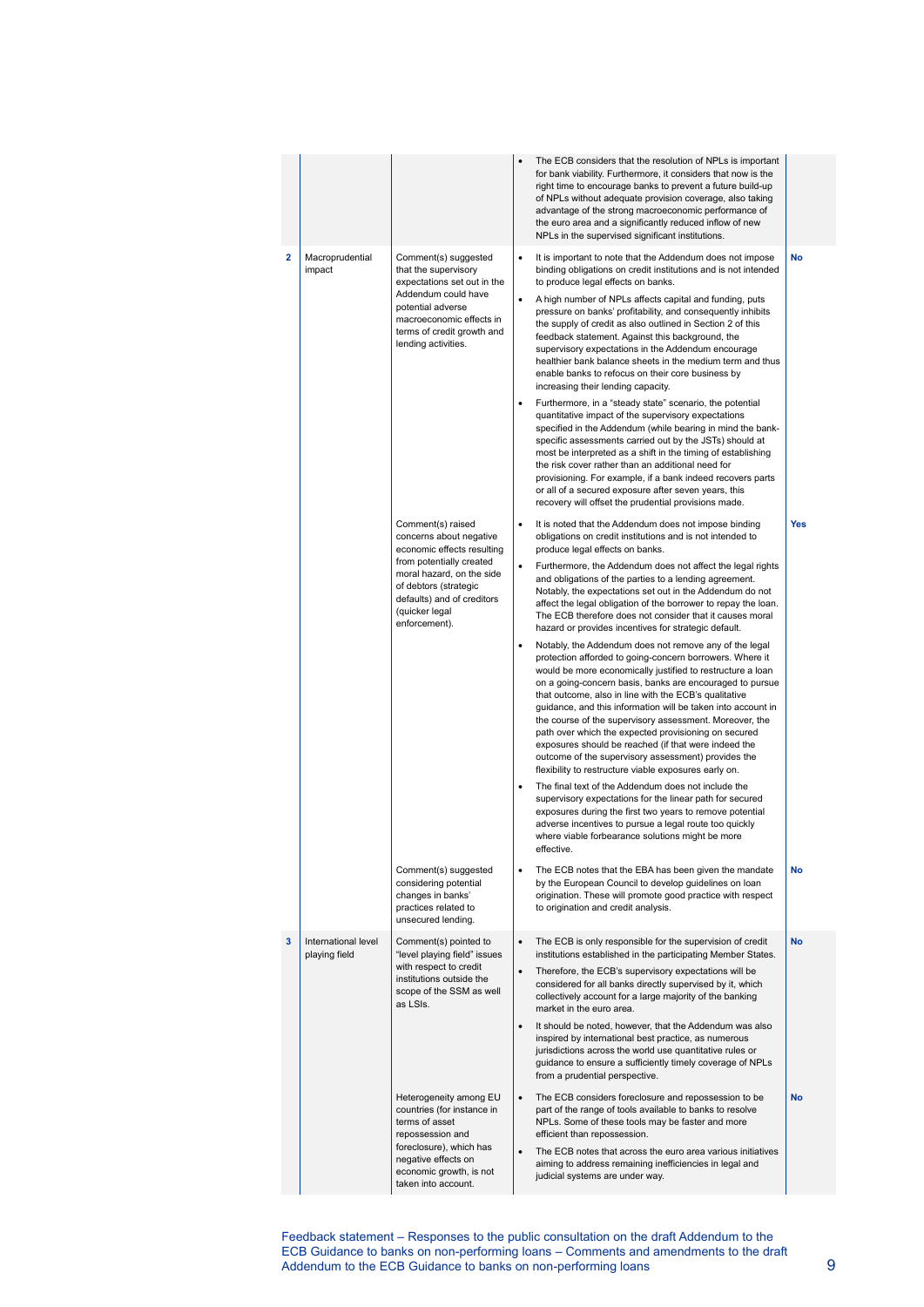| 4 | Secondary market<br>of NPLs | Comment(s) highlighted<br>possible consequences for<br>the secondary market for<br>NPL <sub>S</sub> .                                                                                                                                                                | ٠<br>٠                 | The nature of the Addendum is microprudential, as it aims<br>to ensure an adequate prudential coverage of NPL-related<br>risk on a bank-by-bank basis.<br>Furthermore, a number of other European initiatives aiming<br>to improve the framework of secondary NPL markets are<br>under way, which should help to overcome certain<br>inefficiencies in those markets in the medium term.                                                                                           | No        |
|---|-----------------------------|----------------------------------------------------------------------------------------------------------------------------------------------------------------------------------------------------------------------------------------------------------------------|------------------------|------------------------------------------------------------------------------------------------------------------------------------------------------------------------------------------------------------------------------------------------------------------------------------------------------------------------------------------------------------------------------------------------------------------------------------------------------------------------------------|-----------|
| 5 | Procyclicality              | Comment(s) suggested<br>that a potential<br>procyclicality could arise<br>from the introduction of the<br>supervisory expectations<br>set out in the Addendum.<br>and also suggested the<br>possibility of suspending<br>the measure during a<br>recessionary phase. | $\bullet$<br>$\bullet$ | The supervisory expectations set out in the Addendum aim<br>to address risks from a microprudential perspective. Any<br>supervisory measure to be adopted will always be<br>addressed to the individual bank concerned, taking into<br>account its specific circumstances. The final Addendum<br>text provides more clarity in this respect.<br>There are a wide range of macroprudential instruments for<br>addressing procyclicality available to the designated<br>authorities. | <b>No</b> |

## 3.6 Legal considerations

|                | <b>Topic</b>                                                                                                    | <b>Details</b>                                                                                                                                                                                                                                                                                                                                            | <b>Response</b>                                                                                                                                                                                                                                                                                                                                                                                                                                                                                                                                                                                                                                                                                                                                                                                                                                                                                                                                                                                                                                                                                                                                                                                                                                                                                                                                                                                                                                                                                                                                                                                                                                                                                                                                                                                                                                                                                             | Change     |
|----------------|-----------------------------------------------------------------------------------------------------------------|-----------------------------------------------------------------------------------------------------------------------------------------------------------------------------------------------------------------------------------------------------------------------------------------------------------------------------------------------------------|-------------------------------------------------------------------------------------------------------------------------------------------------------------------------------------------------------------------------------------------------------------------------------------------------------------------------------------------------------------------------------------------------------------------------------------------------------------------------------------------------------------------------------------------------------------------------------------------------------------------------------------------------------------------------------------------------------------------------------------------------------------------------------------------------------------------------------------------------------------------------------------------------------------------------------------------------------------------------------------------------------------------------------------------------------------------------------------------------------------------------------------------------------------------------------------------------------------------------------------------------------------------------------------------------------------------------------------------------------------------------------------------------------------------------------------------------------------------------------------------------------------------------------------------------------------------------------------------------------------------------------------------------------------------------------------------------------------------------------------------------------------------------------------------------------------------------------------------------------------------------------------------------------------|------------|
| 1              | Legal basis and<br>nature of the<br>supervisory<br>expectations<br>outlined in the<br>Addendum<br>(Section 2.2) | Comments expressed<br>concerns about the legal<br>nature of the Addendum. In<br>particular, some<br>commenters interpreted<br>the supervisory<br>expectations outlined in<br>the draft Addendum as<br>being a binding Pillar I<br>measure. As such, in their<br>view, the adoption of the<br>Addendum would overstep<br>the ECB's mandate.                | The Addendum does not impose binding obligations on<br>$\bullet$<br>credit institutions and is not intended to produce legal<br>effects on banks. Therefore, the Addendum is not a Pillar I<br>measure.<br>The Addendum only aims to provide an indication of how<br>$\bullet$<br>the ECB interprets certain provisions in the existing<br>regulatory framework and what it expects from banks when<br>complying with those provisions.<br>It is important to note that the Addendum is not in itself a<br>Pillar 2 measure, and does not aim to impose any<br>obligations on banks. The Addendum provides an<br>indication of what the ECB expects from banks when they<br>assess the risks they are exposed to. In this respect, the<br>accounting allowances of a bank serve as a starting point<br>for the supervisory dialogue in determining whether these<br>allowances adequately cover expected credit risk losses.<br>The accounting allowances are then compared with the<br>supervisory expectations set out in the Addendum, using<br>timelines which, in principle, may point to a deterioration of<br>the exposures' quality. Banks are expected to discuss why<br>their respective approaches differ from the supervisory<br>expectations set out in the Addendum. If the ECB is<br>satisfied with the explanations, then no further action is<br>proposed. However, if, after giving due consideration to a<br>bank's explanations and in view of the specific<br>circumstances of that bank, the ECB is still of the view that<br>that bank's provisions do not adequately cover the<br>expected credit risk, a supervisory measure under the Pillar<br>2 framework might be considered.<br>Any supervisory measure to be adopted will always be<br>specified in a supervisory decision addressed to the<br>individual bank concerned, taking into account its specific<br>circumstances. | <b>Yes</b> |
| $\overline{2}$ | "Comply or explain"<br>mechanism                                                                                | Some commenters argued<br>that the "comply or explain"<br>mechanism inverts the<br>burden of proof. As a<br>result, rather than being up<br>to the supervisor to provide<br>evidence that the<br>provisioning level of the<br>supervised bank is<br>inadequate, it would be up<br>to the bank to demonstrate<br>that its provision policy is<br>adequate. | $\bullet$<br>The use of the term "comply or explain" is meant to<br>illustrate how the supervisory dialogue with institutions will<br>take place. It is not used in the meaning of the EBA<br>regulation, which provides for a "comply or explain"<br>mechanism for recommendations (guidelines) issued by<br>the EBA. The latter provides for a legal mechanism to<br>ensure convergence in supervisory practices, whereas the<br>"comply or explain" concept in the Addendum describes the<br>ECB's dialogue with individual institutions, which will<br>provide input into an individual assessment of those<br>institutions and may lead to the adoption of supervisory<br>measures under the Pillar II framework. Therefore, the<br>Addendum does not reverse the burden of proof. It will<br>merely serve as a basis for a supervisory dialogue between<br>the ECB and banks, in the course of which it is commonly<br>accepted that banks and supervisors exchange their views.<br>The ECB must still justify why a specific supervisory<br>measure under the Pillar II framework is warranted in each<br>case.                                                                                                                                                                                                                                                                                                                                                                                                                                                                                                                                                                                                                                                                                                                                                                                      | <b>Yes</b> |

Feedback statement – Responses to the public consultation on the draft Addendum to the ECB Guidance to banks on non-performing loans – Comments and amendments to the draft Addendum to the ECB Guidance to banks on non-performing loans 10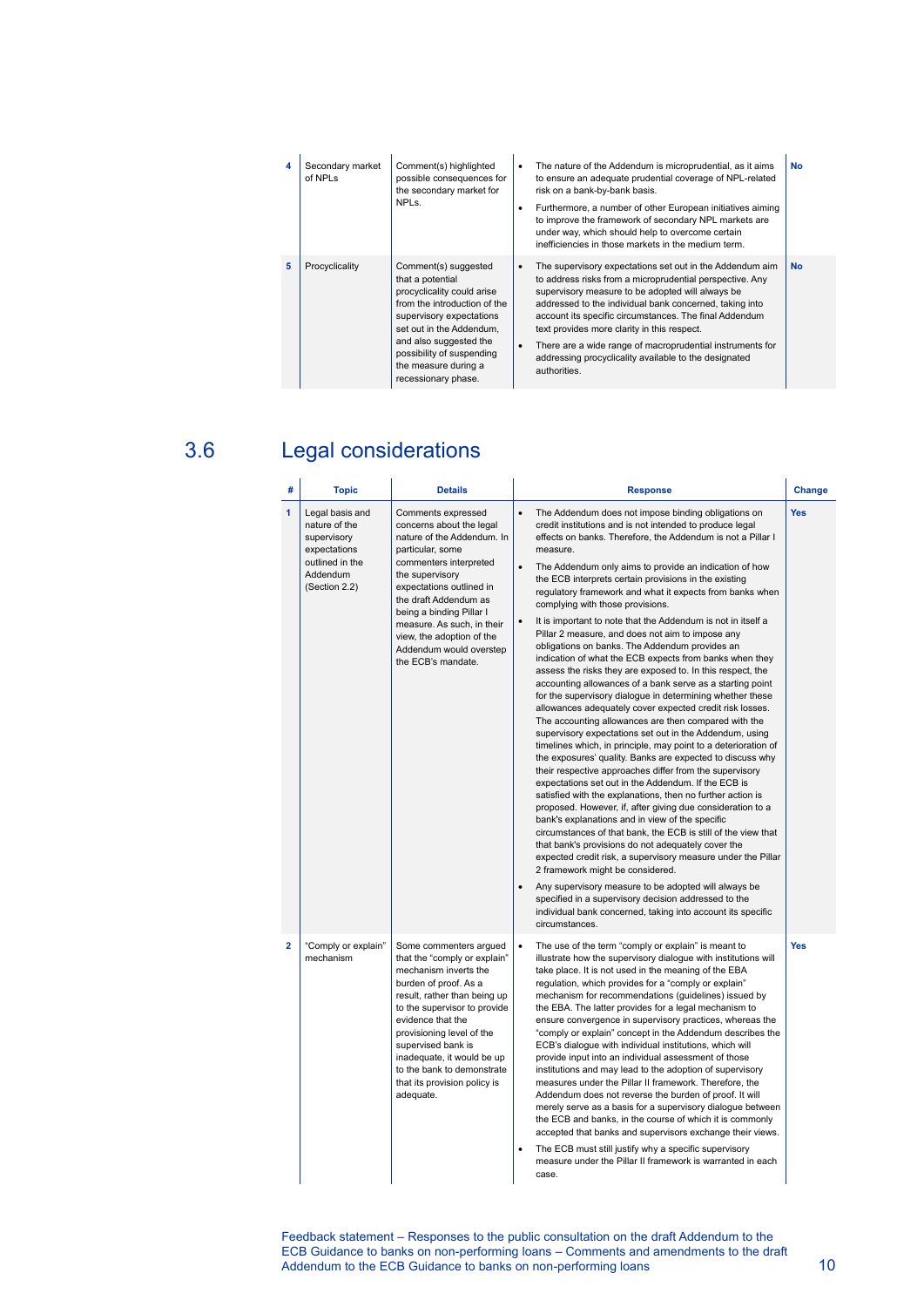| 3 | Conflict with<br>existing accounting<br>standards                                         | Comments expressed the<br>view that the supervisory<br>expectations set out in the<br>draft Addendum conflict<br>with existing applicable<br>accounting rules both at<br>national and international<br>level, and in particular with<br>IFRS 9. |           | The Addendum does not conflict with the applicable<br>accounting regime. The accounting allowances of a bank<br>serve as a starting point for the supervisory dialogue in<br>determining whether these allowances adequately cover<br>expected credit risk losses. The accounting allowances are<br>then compared with the supervisory expectations set out in<br>the Addendum, using timelines which, in principle, may<br>point to a deterioration of the exposures' quality. Banks are<br>expected to discuss why their respective approaches differ<br>from the supervisory expectations set out in the draft<br>Addendum. If the applicable accounting treatment does not<br>match the prudential provisioning expectations, banks may<br>consider to what extent to adjust their Common Equity Tier<br>1 capital on their own initiative. The Addendum does not<br>interfere with the applicable accounting framework, as it<br>sets out supervisory expectations for prudential purposes. | <b>No</b> |
|---|-------------------------------------------------------------------------------------------|-------------------------------------------------------------------------------------------------------------------------------------------------------------------------------------------------------------------------------------------------|-----------|--------------------------------------------------------------------------------------------------------------------------------------------------------------------------------------------------------------------------------------------------------------------------------------------------------------------------------------------------------------------------------------------------------------------------------------------------------------------------------------------------------------------------------------------------------------------------------------------------------------------------------------------------------------------------------------------------------------------------------------------------------------------------------------------------------------------------------------------------------------------------------------------------------------------------------------------------------------------------------------------------|-----------|
| 4 | Clarifications<br>concerning the<br>reference to Article<br>3 of the CRR<br>(Section 2.3) | Commenters argued that<br>the reference to Article 3<br>the CRR in the draft<br>Addendum introduces a<br>mandatory CET1<br>deduction for banks that do<br>not comply with the<br>supervisory provisioning<br>expectations.                      | $\bullet$ | Article 3 of the CRR clarifies that the CRR does not prevent<br>institutions from holding own funds and their components in<br>excess of, or from applying measures that are stricter than,<br>those required by that Regulation. By referring to Article 3<br>(page 6), the Addendum does not require banks to make<br>additional CET1 deductions from own funds to fulfil a<br>prudential provisioning backstop. The Addendum merely<br>states that banks can make CET 1 deductions from own<br>funds on their own initiative pursuant to Article 3 of the<br>CRR. In doing so, it simply reminds banks of a possibility<br>they may use and which is already provided for in the CRR,<br>namely, if they reach the conclusion that, owing to their<br>accounting treatment, the prudential risks which may stem<br>from some of their exposures are not properly covered,<br>they may make additional CET1 deductions from own<br>funds to fulfil prudential provisioning expectations.       | Yes       |
| 5 | Deviation from the<br>supervisory<br>expectations set<br>out in the<br>Addendum           | Some comments<br>suggested that the<br>Addendum explicitly limits<br>the circumstances under<br>which banks may deviate<br>from the supervisory<br>expectations set out in the<br>Addendum.                                                     | $\bullet$ | The Addendum does not limit the circumstances under<br>which banks may deviate from supervisory expectations.<br>On the contrary, the consultation document provided the<br>following:<br>"Deviationsare possible if a bank can<br>demonstratethat:<br>(b) the application of the backstop is not reasonable in<br>justified circumstances (e.g. pulling effect on a debtor's<br>performing exposures)."<br>"Justified circumstances" under (b) above can be anything,<br>and therefore the draft Addendum does not precisely<br>delimit the ambit of permitted exemptions from compliance.<br>The final text of the Addendum has been clarified in this<br>respect.                                                                                                                                                                                                                                                                                                                             | Yes       |

## 3.7 Relation to existing prudential and accounting frameworks

| #                       | <b>Topic</b>                                                 | <b>Details</b>                                                                                                                                                                                          |                        | <b>Response</b>                                                                                                                                                                                                                                                                                                                                                                   | Change     |
|-------------------------|--------------------------------------------------------------|---------------------------------------------------------------------------------------------------------------------------------------------------------------------------------------------------------|------------------------|-----------------------------------------------------------------------------------------------------------------------------------------------------------------------------------------------------------------------------------------------------------------------------------------------------------------------------------------------------------------------------------|------------|
| 1                       | CRR eligibility of all<br>forms of credit risk<br>mitigation | Chapter 4 of the CRR does<br>not apply to banks using<br>the IRBA; the reference to<br>the CRR text needs to be<br>adjusted accordingly so<br>that CRM eligibility is<br>considered for those<br>banks. |                        | The final Addendum text clarified further that collateral<br>eligible under the CRR will also be considered for the<br>purpose of the supervisory expectations set out in the<br>Addendum, while ensuring a level playing field across<br>banks using standard and internal model-based<br>approaches.                                                                            | <b>Yes</b> |
| $\overline{2}$          | Interplay with Pillar<br>1 capital<br>requirements           | If the own funds<br>requirement for NPL<br>exposures is not<br>recognised, risks will be<br>double-counted.                                                                                             | $\bullet$              | The Addendum states that any Pillar 1 capital requirement<br>for credit risk should be taken into account in the<br>supervisory dialogue.                                                                                                                                                                                                                                         | <b>No</b>  |
| $\overline{\mathbf{3}}$ | Relationship with<br>the NPL Guidance                        | Comment(s) queried the<br>interplay with Chapter 7 of<br>the NPL Guidance.                                                                                                                              | $\bullet$<br>$\bullet$ | The Addendum does not call the valuation of collateral<br>(covered in Chapter 7 of the NPL Guidance) into question,<br>but rather questions whether the execution of collateral,<br>and hence the credit risk mitigation in the prudential<br>regime, is timely.<br>Once the respective secured part of an NPL is fully<br>covered, banks may decide to review the frequency with | <b>No</b>  |